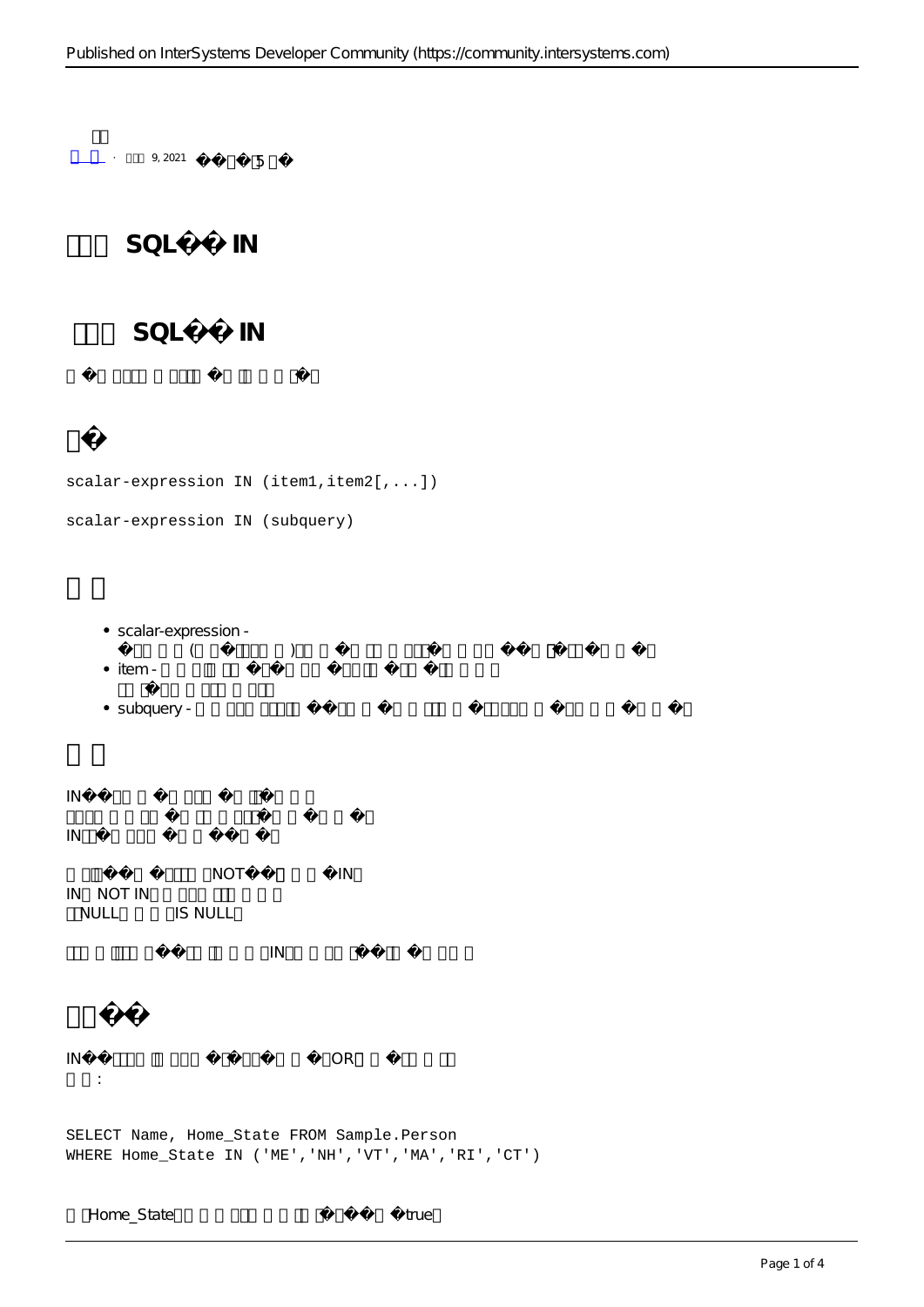IN  $\blacksquare$ 

```
SQLUPPER
```

```
Home State SQLUPPER( )
        NH Home State :
```
SELECT Name, Home\_State FROM Sample.Person WHERE Home\_State IN ('ME','nH','VT')

NH Home\_State :

```
SELECT Name, Home_State FROM Sample.Person
WHERE %EXACT(Home_State) IN ('ME','nH','VT')
```

|      | NULL |                   |      |  |
|------|------|-------------------|------|--|
| NULL |      |                   |      |  |
| IN   |      |                   | NULL |  |
|      |      | ٠<br>$\mathbf{r}$ |      |  |

SELECT FavoriteColors FROM Sample.Person WHERE FavoriteColors IN (\$LISTBUILD('Red'),\$LISTBUILD('Blue'),NULL) /\* NULL here is meaningless. No FavoriteColor NULL fields returned \*/

results NULL is NULL is NULL is NULL is  $\mathbf{r}$ 

SELECT FavoriteColors FROM Sample.Person WHERE FavoriteColors IN (\$LISTBUILD('Red'),\$LISTBUILD('Blue')) OR FavoriteColors IS N ULL

|       | IN        |                  |           |
|-------|-----------|------------------|-----------|
| WHERE | TimeStamp | Date Time        | TimeStamp |
| WHERE | Date      | TimeStamp String | Date      |
| WHERE | type Time | TimeStamp String | Time      |

DOB Date:

SELECT Name,DOB FROM Sample.Person WHERE DOB IN ({d '1951-02-02'},{d '1987-02-28'})

SELECT Name, DOB FROM Sample. Person WHERE DOB IN ({ts '1951-02-02 02:37:00'}, {ts '1987-02-28 16:58:10'})

## **%SelectMode**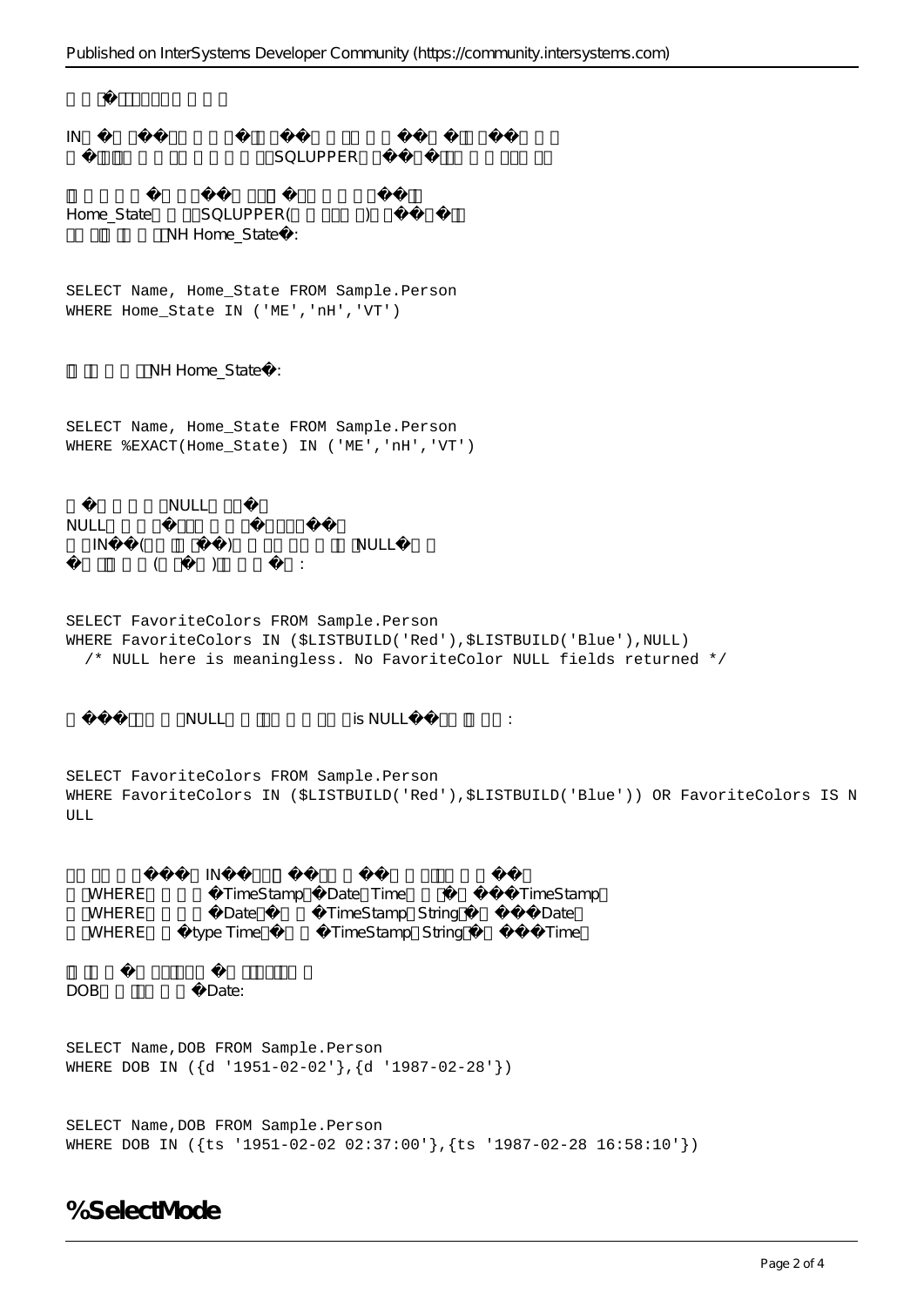```
如果%SelectMode设置为逻辑格式以外的值,那么IN谓词值必须以%SelectMode格式(ODBC或Display)指定。
                 IRIS (%List)
                     SQLCODE
    SQLCODE -146"
     SQL In %SelectMode=1 (ODBC) :
/// d ##class(PHA.TEST.SQLCommand).In()
ClassMethod In()
{
    s q1 = "SELECT Name,DOB FROM Sample.Person "
    s q2 = "WHERE DOB IN('1956-03-05','1956-04-08','1956-04-18','1990-04-25')"
    s myquery = q1_q2
    s tStatement = ##class(%SQL.Statement).%New()
    s tStatement.%SelectMode=1
    s qStatus = tStatement.%Prepare(myquery)
     if qStatus'=1 {
        w "%Prepare failed:" 
        d $System.Status.DisplayError(qStatus) 
        q
     }
    s rset = tStatement.%Execute()
    d rset.%Display()
    w !,"End of data"
}
\mathbb{N} (and \mathbb{N} )
例如:
SELECT Name,Home_State FROM Sample.Person
WHERE Name IN 
    (SELECT Name FROM Sample.Employee
    HAVING Salary < 50000)
           SELECT
           IN Vendor `Employee :
SELECT Home_State
FROM Sample.Employee
WHERE Home_State NOT IN (SELECT Address_State FROM Sample.Vendor)
GROUP BY Home_State
                                IN \tNSELECT Name, Id FROM Sample. Person
WHERE %EXACT(Spouse) NOT IN
    (SELECT Id FROM Sample.Person
    WHERE Age < 65)
```